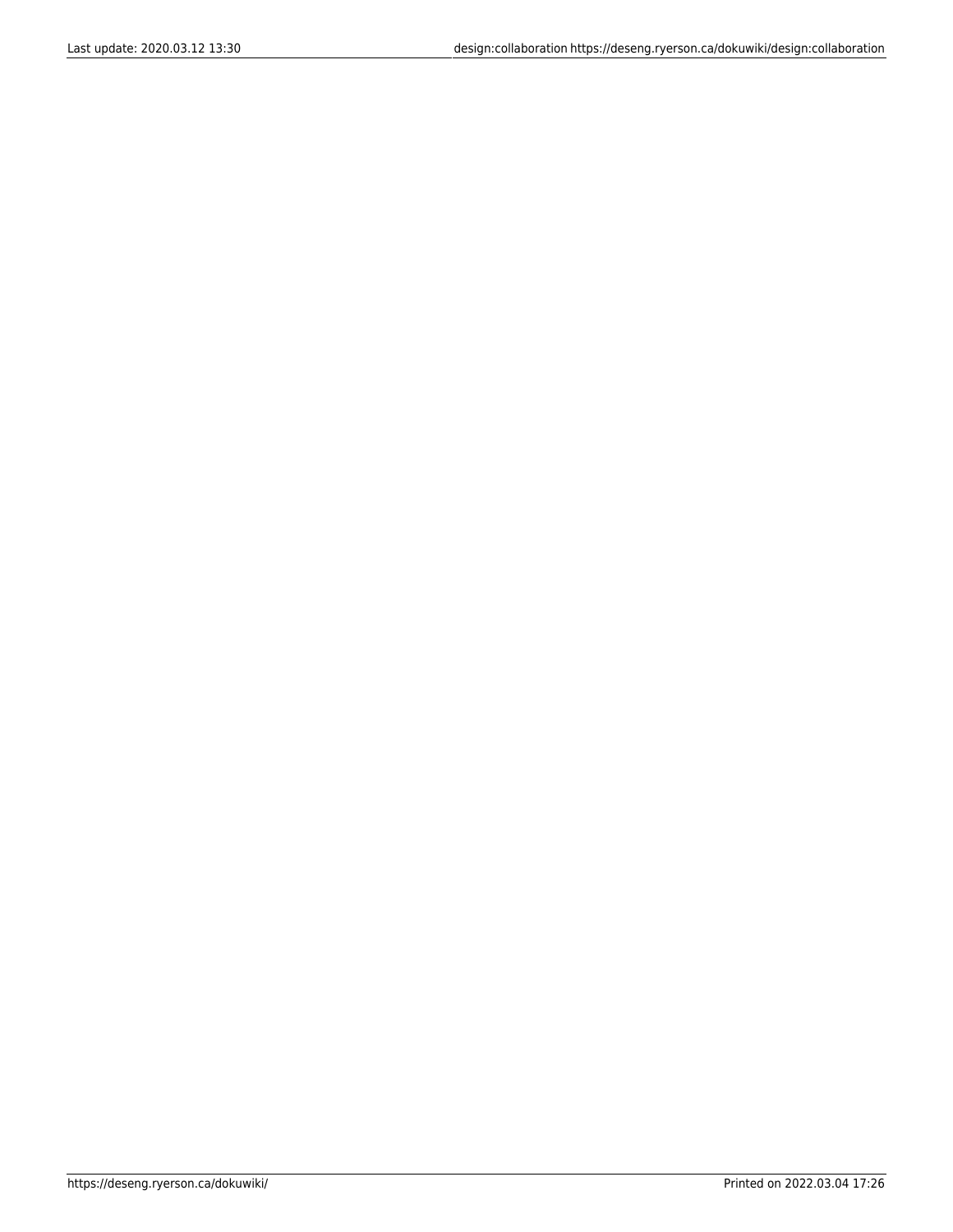## **Collaboration**

Definition: TBD

## <span id="page-2-0"></span>**Related Terms**

TBD

## <span id="page-2-1"></span>**Samples**

**Oxford American Dictionary (2005):** "the action of working with someone to produce or create something."

**[http://www.medscape.com/viewarticle/499266\\_2](http://www.medscape.com/viewarticle/499266_2) (5 Nov 2007):** "The description of collaboration as a dynamic process resulting from developmental group stages and as an outcome, producing a synthesis of different perspectives more accurately reflects the reality that collaboration evolves in partnerships and in teams."

**[http://www.medscape.com/viewarticle/499266\\_2](http://www.medscape.com/viewarticle/499266_2) (5 Nov 2007):** "Baggs and Schmitt (1988) reframe the relationship between collaboration and teamwork by defining collaboration as the most important aspect of team care but certainly not the only dimension."

**[http://www.medscape.com/viewarticle/499266\\_2](http://www.medscape.com/viewarticle/499266_2) (5 Nov 2007):** "Collaboration is both a process and an outcome in which shared interest or conflict that cannot be addressed by any single individual is addressed by key stakeholders. A key stakeholder is any party directly influenced by the actions others take to solve a complex problem. The collaborative process involves a synthesis of different perspectives to better understand complex problems. A collaborative outcome is the development of integrative solutions that go beyond an individual vision to a productive resolution that could not be accomplished by any single person or organization."

**<http://en.wikipedia.org/wiki/Collaboration> (5 Nov 2007):** "Collaboration is a structured, recursive process where two or more people work together toward a common goal—typically an intellectual endeavor that is creative in nature — by sharing knowledge, learning and building consensus. Collaboration does not require leadership and can even bring better results through decentralization and egalitarianism. In particular, teams that work collaboratively can obtain greater resources, recognition and reward when facing competition for finite resources."

[concept,](https://deseng.ryerson.ca/dokuwiki/tag:concept?do=showtag&tag=concept) [teamwork](https://deseng.ryerson.ca/dokuwiki/tag:teamwork?do=showtag&tag=teamwork)